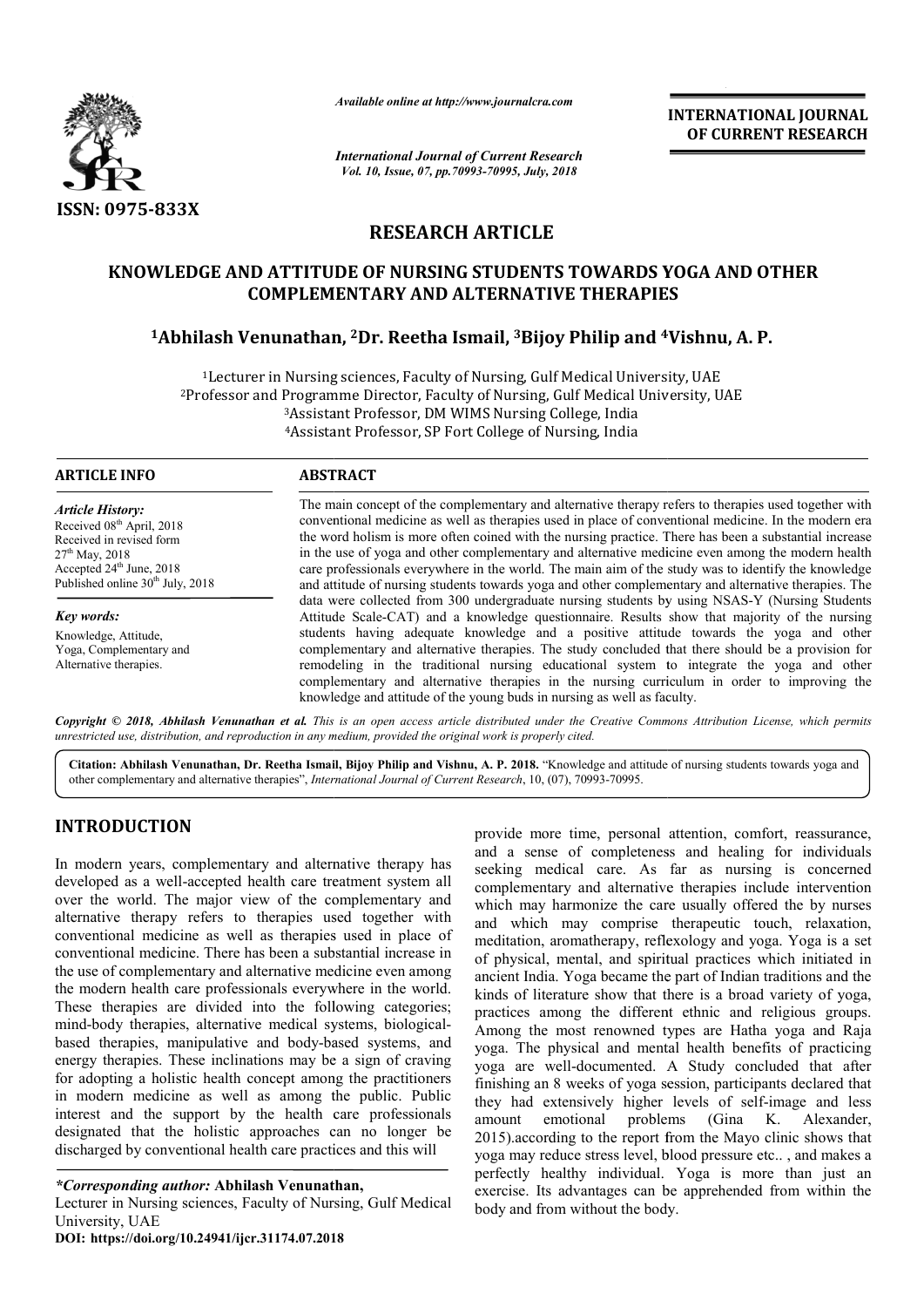An unswerving yoga practice can encompass a positive impact on body chemistry, disease prevention, or alleviation, and emotional health. In the modern era the word holism is more often coined with the nursing practice. This demonstrates that the ingenuousness of nursing profession to accept the good practices from the allied profession and in order to make a multidisciplinary approaches in prevention, treatment and rehabilitation phase. Holistic practice draws on nursing knowledge, intuitions and expertise that help the nurses to become the effective partners in the client care. Practicing of holistic health demands an in-depth knowledge base about the concepts of modern nursing practice as well as major complementary and alternative therapies. Yoga was accepted as a major form of complementary and alternative therapy, It symbolizes our harmony of body and mind, thought and action, self-control and performance, synchronization between man and the nature and a holistic approach to health and well-being of the human beings. Today yoga has to turn out to be a wellliked form of exercises contributing to the health and fitness. However previously yoga was considered as a complete lifestyle. In the present scenario yoga become one of the major areas of concern of holistic nursing and various statutory bodies nursing like American nurses association recognized yoga as a part of the nursing practice. In nursing curricula the statutory bodies included complementary and alternative therapy as one of the major area of concern. Yoga and other therapies became an integral part of the holistic care, so the nursing leaders should took initiatives in order to prepare the student nurses to practice these therapies in order deliver a holistic pattern of care. For implementing this concept effectively among the nursing students we need to identify the attitude of nursing students towards the yoga and complementary therapy practices and this helps to redefine the curriculum .The present study examines the attitude of nursing students towards yoga and other complementary and alternative therapies.

# **MATERIALS AND METHODES**

A descriptive survey was conducted at various nursing institutes in, Kerala during the academic year 2015–2016. The participants of the study were the undergraduate students who were studying in various nursing colleges in Kerala, India. 300 students were selected from the various nursing colleges at Kerala using a stratified random sampling. After getting the administrative, ethical sanctions and informed consent, the data were collected using NSAS-CAT (Nursing Students Attitude Scale-CAT) and a knowledge questionnaire. The data were analyzed using descriptive statistics.

# **RESULTS**

The sample consisted of 300 nursing students. Mean ages of the samples were 20.76 (range 17–21 years) .Of the respondents, 68.9% were girls. There were 50 (16.6%) first-, 62 (20.7%) second-, 88 (29.3%) third-, 100 (33.3%) fourth- year students. Nursing students were generally more positive attitude about yoga and other complementary and alternative therapies (51.2%) and 55.7% of students having adequate knowledge regarding yoga and other alternative and complementary therapies. Approximately 48.8% of nursing students agreed with the statement that yoga and associated therapies having placebo effects.

Similarly, 46.2% of nursing students agreed with the statement that yoga and other therapies, which have not been scientifically tested, should be discouraged.



**Figure 1. Opinion of nursing students regarding the clinical usefulness of selected complementary and alternative therapies.**

More than half of the students' (64.2%) agreed that the yoga arouses innate natural power in human beings and 56.3% supported that the yoga and complementary therapies should be included in the nursing curriculum. The major source of students' knowledge regarding the yoga and complementary therapies is internet, social media and the newspapers.

# **DISCUSSION**

The present study examined the knowledge and attitudes of nursing students regarding yoga and other complementary and alternative therapies. The findings of the study sink with the results of the study conducted by Yasemin Yildirim et al (2009), shows that the nursing students of Turkey having more knowledge and attitude regarding complementary and alternative medicine than the medical students. Majority of the study respondents agreed that yoga and other therapies should be included in the nursing curriculum; it supports the results of the study conducted by Cathryn Booth-Laforce, et al (2010). A study conducted by Adrian Furnham (2003) first year medical students having less knowledge than the remaining higher class students, it substantiates the findings of the present study.

#### **Conclusion**

The present study reveals that nursing students have more positive attitudes and knowledge towards yoga and other alternative and complementary therapies. The study findings hoist some vital implications for the future nursing and healthcare. We recommended that to make out optimal changes in the traditional nursing education system in order to integrate yoga and other complementary and alternative therapies in the nursing curriculum for improving the knowledge and attitude of the young buds in nursing as well as faculty training programs should be initiated for enhancing the public health standards.

#### **Conflict of Interest:** NIL

**Funding:** NA

# **REFERENCES**

Booth-LaForce, C., Scott, C. S., Heitkemper, M. M., Cornman, B. J., Lan, M. C., Bond, E. F., and Swanson, K. M. 2010.